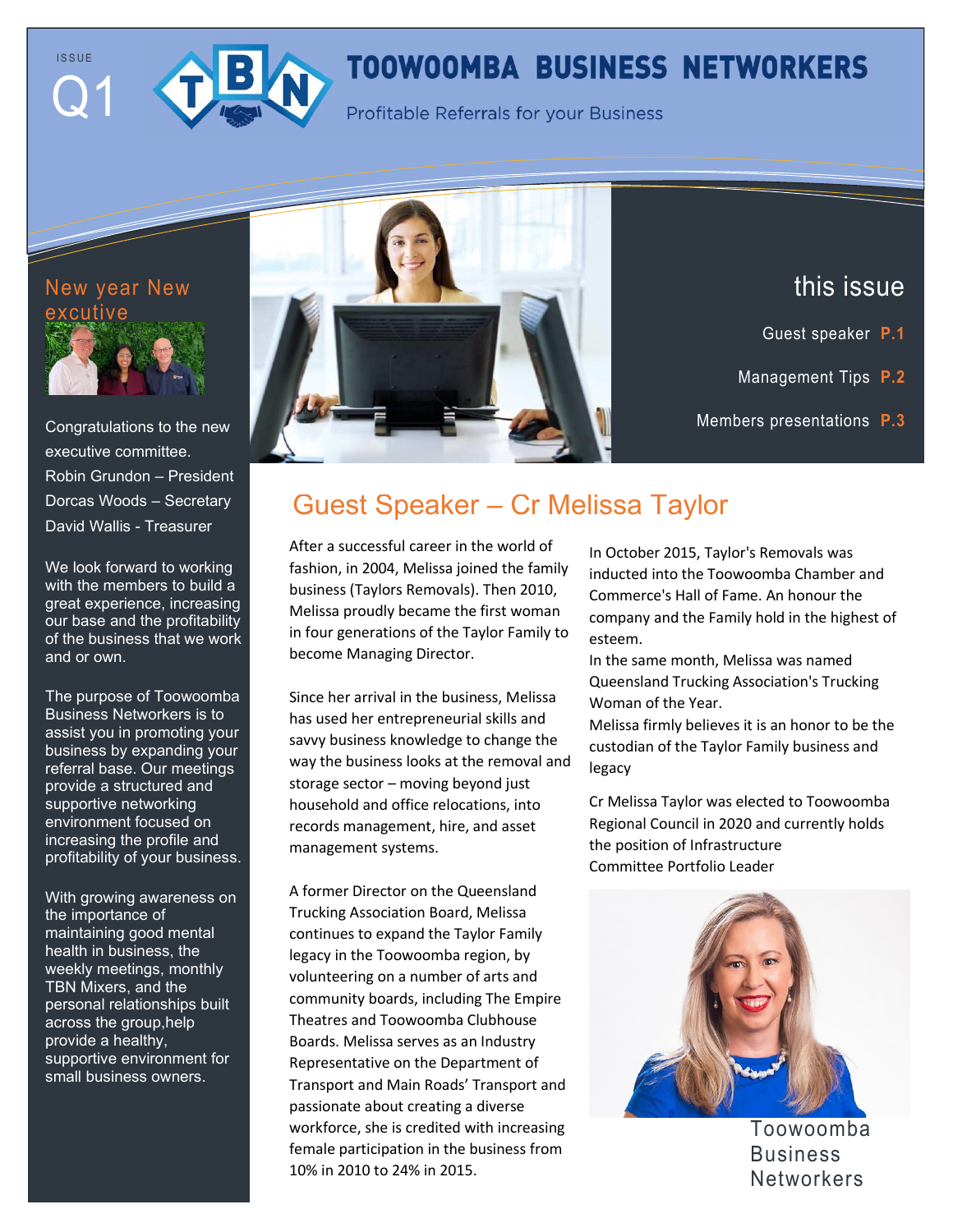## Principles for Management **Success**

#### 1. Planning:

When you think of planning in a management role, think about it as the process of choosing appropriate goals and actions to pursue and then determining what strategies to use, what actions to take, and deciding what resources are needed to achieve the goals.

#### 2. Organizing:

This process of establishing worker relationships allows workers to work together to achieve their organizational goals.

#### 3. Leading:

This function involves articulating a vision, energizing employees, inspiring and motivating people using vision, influence, persuasion, and effective communication skills.

#### 4. Staffing:

Recruiting and selecting employees for positions within the company (within teams and departments).

#### 5. Controlling:

Evaluate how well you are achieving your goals, improving performance, taking actions. Put processes in place to help you establish standards, so you can measure, compare, and make decisions.



### *The Types and Roles of Managers within the Organisation*

Organizational structure is important to driving the business forward and every organisation has a structure. No matter the organisationally specific title, organisations contain front-line, middle, and top managers.

Above the top

management team are a CEO and a board of director levels. To see this structure even more clearly, visualise a pyramid model. The more you move toward the top of the pyramid, the fewer managers you have. All of these management roles have specific tasks and duties. According to Jones and George, "A managerial role is the set of specific tasks that a manager is expected to perform because of the position he or she holds in an organisation.

All great managers play important roles in this model. One important thing to remember is from Henry Mintzberg, a management scholar who researched and reduced thousands of tasks performed by managers to 10 roles.

His model points out that there are three main types of roles all managers play; they are decisional, interpersonal, and informational. In the decisional role, managers perform in an entrepreneurial manner as a disturbance handler, resource allocator or negotiator.

In an interpersonal role, managers are figureheads, leaders, and liaisons. In the informational role, they monitor, are disseminators or spokespersons, and they share information.

# *What first-time managers really need to know.*

### *Know the Business*

A common axiom in management is that a qualified manager can manage any business. This point is only partially true. It is true that most managers are generalists rather than specialists; however, many very successful managers began their careers in specialist roles.

What most successful managers bring to their work in leading crews, departments, divisions, and companies is both a solid knowledge of the business (they are very experienced) and a solid knowledge of the principles of great management.

Manager aspirants must first learn the characteristics of the business by working in the trenches, and discovering how the various pieces of the organisation work together to become a universal whole because very good managers discover what is universal in the business and capitalise on it to advance the business and improve performance.

Robin Grundon QEH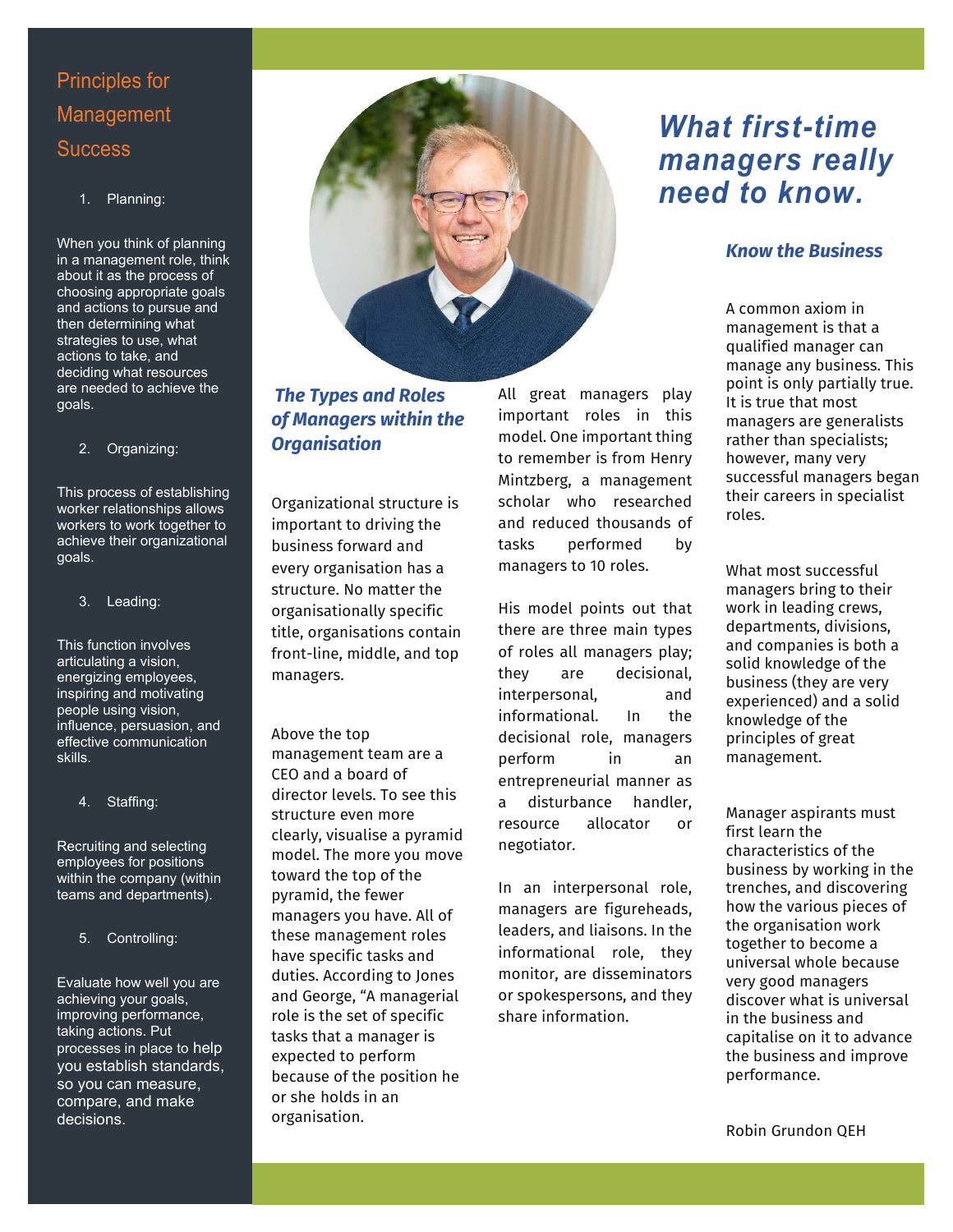

# Focusing on Members- Dorcas Woods

*Briese Lawyers - Law - Family, Succession & Estate Law* 



We pride ourselves on a 'can do' approach that gets results. We are also determined to provide understanding, support and advice that is appropriate to your matter.

Our unique team of people have been carefully chosen to ensure the highest quality of legal service, professionalism and client care which is based on a value system of ethics, integrity and camaraderie with each other and our clients - we are in this together.

We are committed to ensuring you are kept well informed at every stage of the process and we will promptly respond to any concerns you may have. Dorcas works in family law and succession law

: Including wills & estate planning, Powers of Attorney & Advance Health Directives, trusts & business succession planning.

At Briese Lawyers, we can also help you with all areas of Estate Planning.

We act on behalf of the Executors of deceased Estates in the administration of Estates. In a timely and cost effective manner and help you plan, to ensure your family is looked after and to protect the ones you care about.

## Q&A Web Site Tips – Info Design on Line

Local Toowoomba web developers Info-Design Online views the Internet as a collection of tools… powerful tools… tools which, in the right hands, can produce a healthy return on investment. One thing we can be certain of is that your business, like any other, is unique.

Therefore, how your business goes about gaining maximum benefit from the array of online tools likewise ought be tailored: Tailored to fit your business as a little reflection and planning produces focused results.

Better described in its approach as a craftsman than a production line, Info-Design Online works closely with businesses to craft web sites which reflect the businesses market, processes and environment, while addressing client's individual concerns.

### Budget 2022-23

Tailored support for small businesses

The Government is committed to helping small businesses navigate their workplace obligations. A \$5.6 million investment into a dedicated small business unit in the Fair Work Commission will provide tailored support to small businesses and reduce time, cost and stress. The Government is also providing \$8 million to the Australian Small Business and Family Enterprise Ombudsman to work with service providers to offer business planning, capacity building and financial literacy.

The Government will deliver more than \$21 billion in tax cuts to small businesses from 2015-16 to 2024-25, with around \$2.6 billion flowing in 2022-23. This includes reducing the company tax rate for small businesses from 30 per cent in 2013-14 to 25 per cent from 1 July 2021, the lowest level in 50 years.